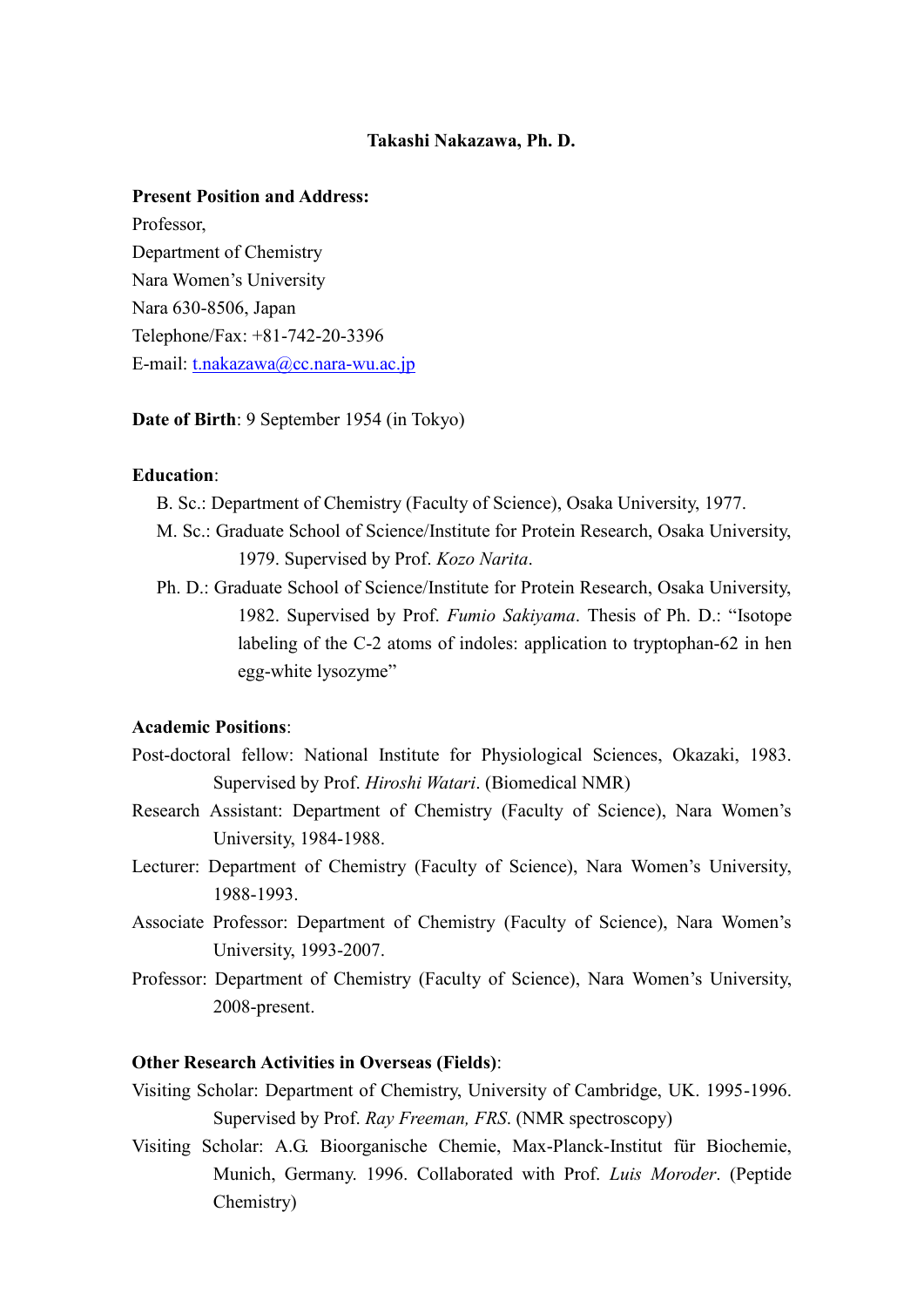Collaborations (Research Institutions)

- (1) Prof. *Yuko Okamoto* (Biophysics, Computer Science), Institute of Molecular Science, Okazaki. 1995-2004.
- (2) Prof. *Yuji Kobayashi* (Biochemistry, Biophysics), Department of Pharmaceutical Sciences, Osaka University. 1999-present.
- (3) Dr. *Susumu Tsunasawa* (Mass Spectrometry, Proteomics), Life Science Laboratory, Shimadzu Corporation, Kyoto. 1999-2012.
- (4) Prof. *Osamu Nishimura* (Proteomics), Institute for Protein Research, Osaka University. 2007-2014.
- (5) Dr. *Masaru Miyagi* (Protein Mass Spectrometry), Department of Pharmacology, Case Western Reserve University. 2007-present.
- (6) Dr. *Mehdi Moini* (Conservation of Arts and Cultural Heritages, Mass Spectrometry),
- (7) Prof. *Yoko Taniguchi* (Archaeology and Conservation of Cultural Heritages), Department of History and Archaeology, Tsukuba University. 2012-present.
- (8) Dr. *Seiji Kadowaki* (Paleolithic Archaeology), Nagoya University Museum, 2017-present.
- (9) Prof. *Yoshihiro Nishiaki* (Prehistoric Archaeology), The University Museum, The University of Tokyo, 2017-present.

### **Memberships of Academic Organizations**:

Japanese Biochemical Society: 1977-present Chemical Society of Japan: 1984-present Protein Science Society of Japan: 2000-present American Chemical Society: 2003-present American Society for Mass Spectrometry: 2004-present The Japan Society for Scientific Studies on Cultural Property: 2009-present The Mass Spectrometry Society of Japan: 2011-present The Japan Society of Analytical Chemistry: 2013-present

### **Present Research Interests:**

- (1) Development of methods in chemical modification of proteins.
- (2) Development of spectroscopic methods for elucidating structure and dynamics of proteins.
- (3) Experimental assessment of computational approaches to tertiary structure prediction of peptides and proteins.
- (4) Study of enzyme reaction mechanisms including serine proteases.
- (5) Organic syntheses of dehydro and isotopically labeled amino acid derivatives.
- (6) Study of protein folding using collagen model peptides.
- (7) Development of chemical methods associated with mass spectrometry for